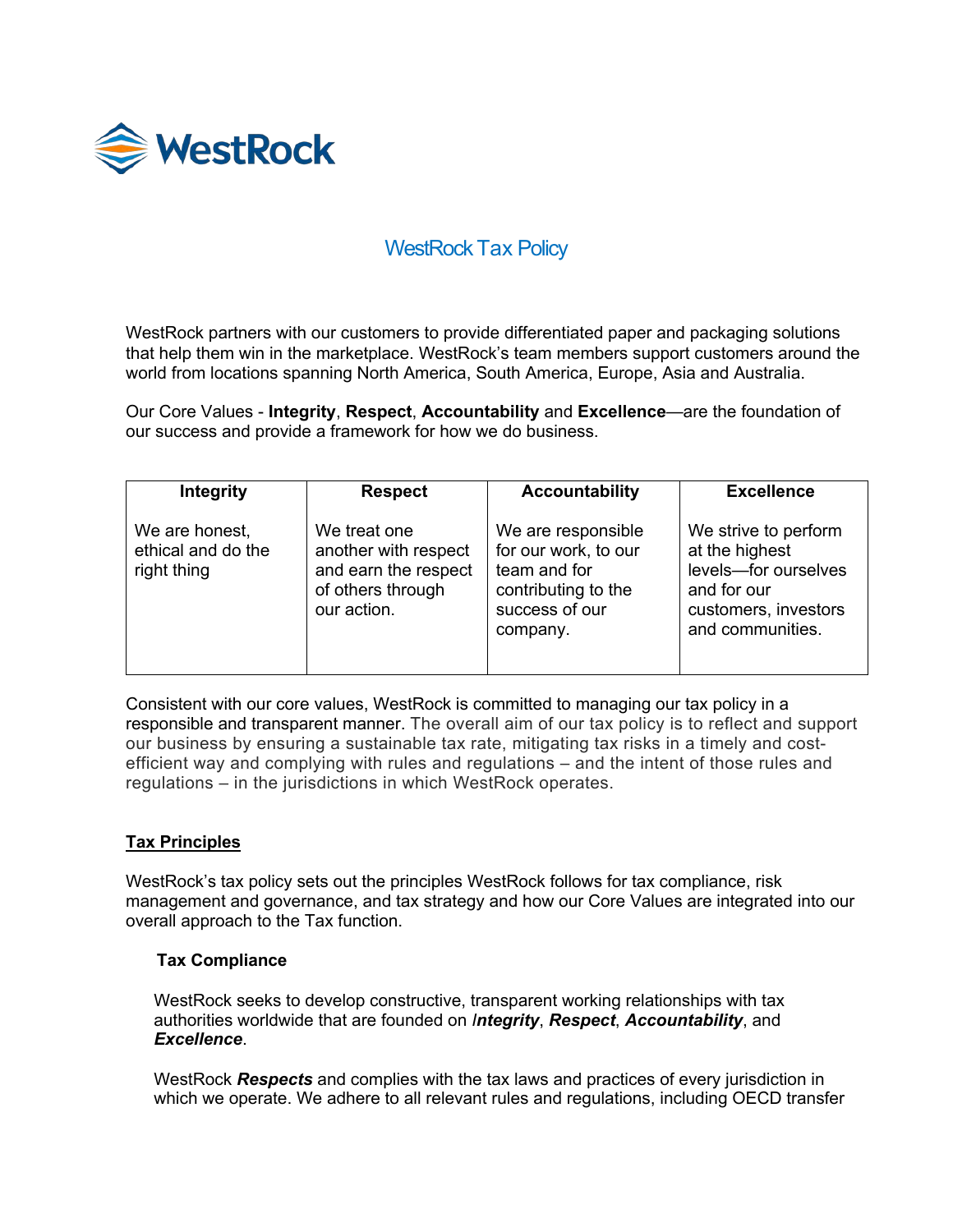pricing guidelines, when determining our global tax liabilities, the amount and timing for our tax payments, and the timing and breadth of disclosures to tax authorities. WestRock strives to apply diligent, professional care and judgement that is representative of WestRock's Core Value of *Excellence*.

#### **Risk Management and Governance**

WestRock recognizes that there is inherent risk in worldwide taxation due to (i) the complexity of taxes, (ii) the scope of disagreement over the interpretation of laws, and (iii) the variety and volume of different taxes that affect WestRock's business.

WestRock's Board of Directors provides oversight of WestRock's risk management process. The Board executes its risk oversight function both as a whole and through delegation to its key committees. WestRock's Head of Global Tax is charged with day-to-day management of tax operations and global tax risks. WestRock manages tax risk through prudent and *Accountable* internal policies and control processes, as well as training provided to our teammates.

WestRock's Tax Group works with management to identify and manage tax risks using its knowledge of WestRock's operations and tax legislation, which they gain by (i) regularly communicating with business operation and finance staff to keep informed of any significant business changes, (ii) monitoring proposed changes in tax legislation to identify its potential impact on WestRock, (iii) monitoring and reviewing global operations to realign tax measures when necessary, and (iv) being involved in acquisitions and dispositions, including preparing or reviewing tax diligence reports.

## **Tax Strategy**

WestRock seeks to support the business in protecting stockholder value. Within the certain risk parameters and in consideration of WestRock's core value of *Integrity*, WestRock engages in tax strategy that reflects the economic substance of our business and supports commercial activity. WestRock's primary strategic tax objectives are outlined in the chart below.

# **STRATEGIC TAX OBJECTIVES DELIVERY OF THE STRATEGIC TAX OBJECTIVE** 1. To avoid unnecessary and timeconsuming disputes wherever possible. This is best achieved by adopting a prudent and recognized position. WestRock forms strong technical positions that are fully supported and compliant with local requirements. Transparency goes beyond the observation of all applicable laws, rules, regulations and disclosure requirements.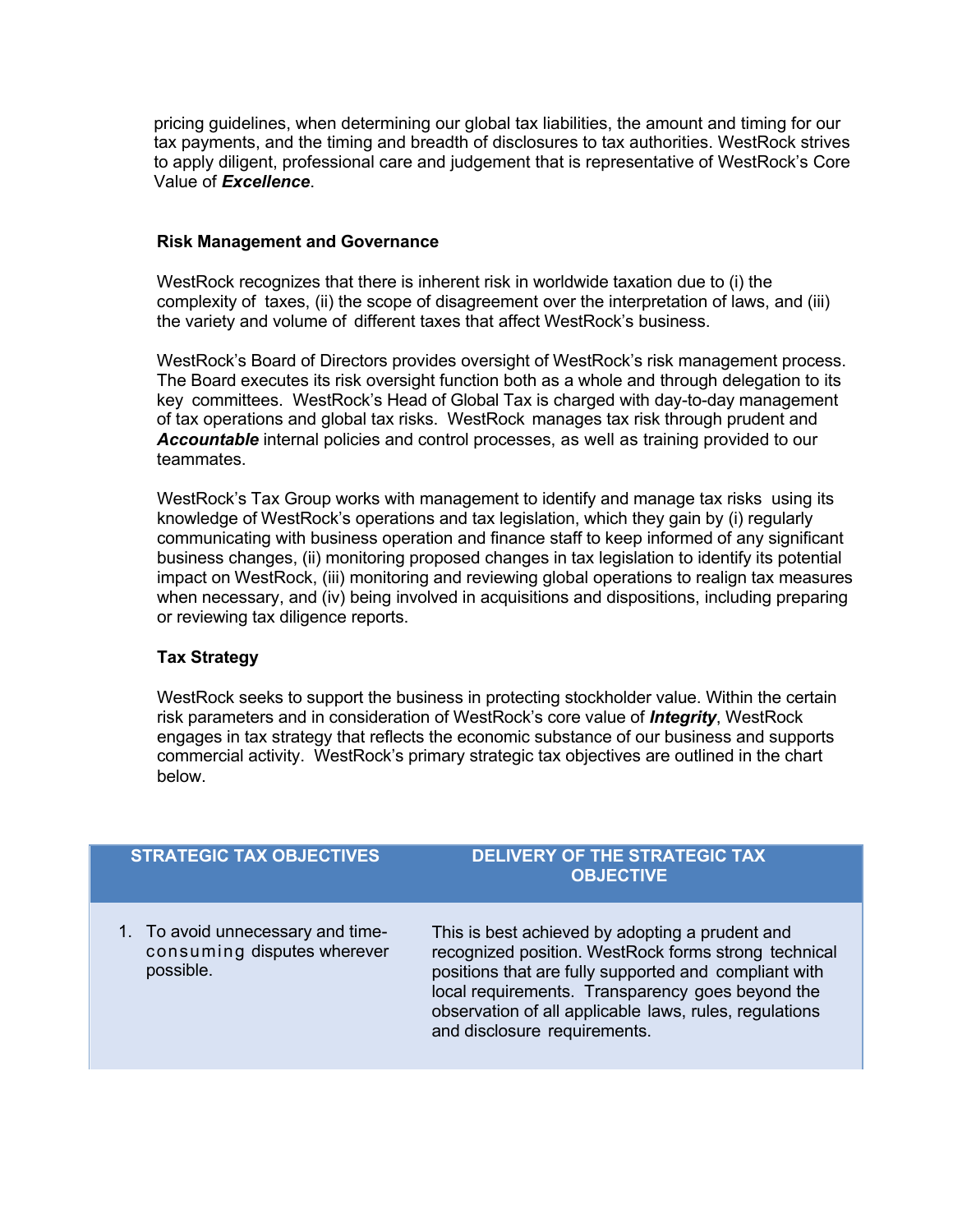| 2. | Monitor, evaluate and, when<br>appropriate, pursue incentives<br>made available by governments.                                                                                                        | WestRock recognizes that we have a duty to stockholders<br>to obtain the most efficient tax expense allowed under tax<br>laws and regulations, when aligned with WestRock's Core<br>Values and social responsibility. WestRock monitors and<br>evaluates opportunities for incentives made available by<br>governments and WestRock's ability to claim such<br>incentives. We implement incentives in line with the<br>relevant laws, regulations and administrative guidelines. |
|----|--------------------------------------------------------------------------------------------------------------------------------------------------------------------------------------------------------|----------------------------------------------------------------------------------------------------------------------------------------------------------------------------------------------------------------------------------------------------------------------------------------------------------------------------------------------------------------------------------------------------------------------------------------------------------------------------------|
|    | 3. Proactively partnering with the<br>business to provide clear, timely,<br>relevant and business-focused<br>advice on commercial<br>transactions.                                                     | WestRock ensures that our business teams understand<br>the objective of the tax function to minimize exposure to<br>tax risk and how this objective is managed and<br>achieved. WestRock considers the tax consequences of<br>significant transactions prior to adoption and<br>implementation.                                                                                                                                                                                  |
|    | 4. Where alternative routes exist to<br>achieve the same commercial<br>result, the most tax-efficient<br>approach in compliance with all<br>relevant laws should be<br>considered.                     | The commercial needs are of the utmost importance;<br>within this context, WestRock seeks to utilize<br>legitimate and recognized tax planning opportunities<br>where they are available and aligned with business<br>substance and purpose.                                                                                                                                                                                                                                     |
| 5. | WestRock operates effective tax<br>governance, understanding the<br>tax control framework with a view<br>to continuously adjusting our<br>approach to ensuring compliance<br>with all tax obligations. | WestRock has the resources, governance, processes<br>and controls necessary to ensure that local tax filings<br>are robustly prepared.                                                                                                                                                                                                                                                                                                                                           |
| 6. | Intercompany transactions are<br>based on "arm's length" standard                                                                                                                                      | WestRock's approach to transfer pricing incorporates<br>the documentation and practice of arms-length<br>intercompany transactions amongst our global<br>companies using established, standard methodologies<br>that effectively achieve the same results as similar<br>transactions with unrelated parties.                                                                                                                                                                     |